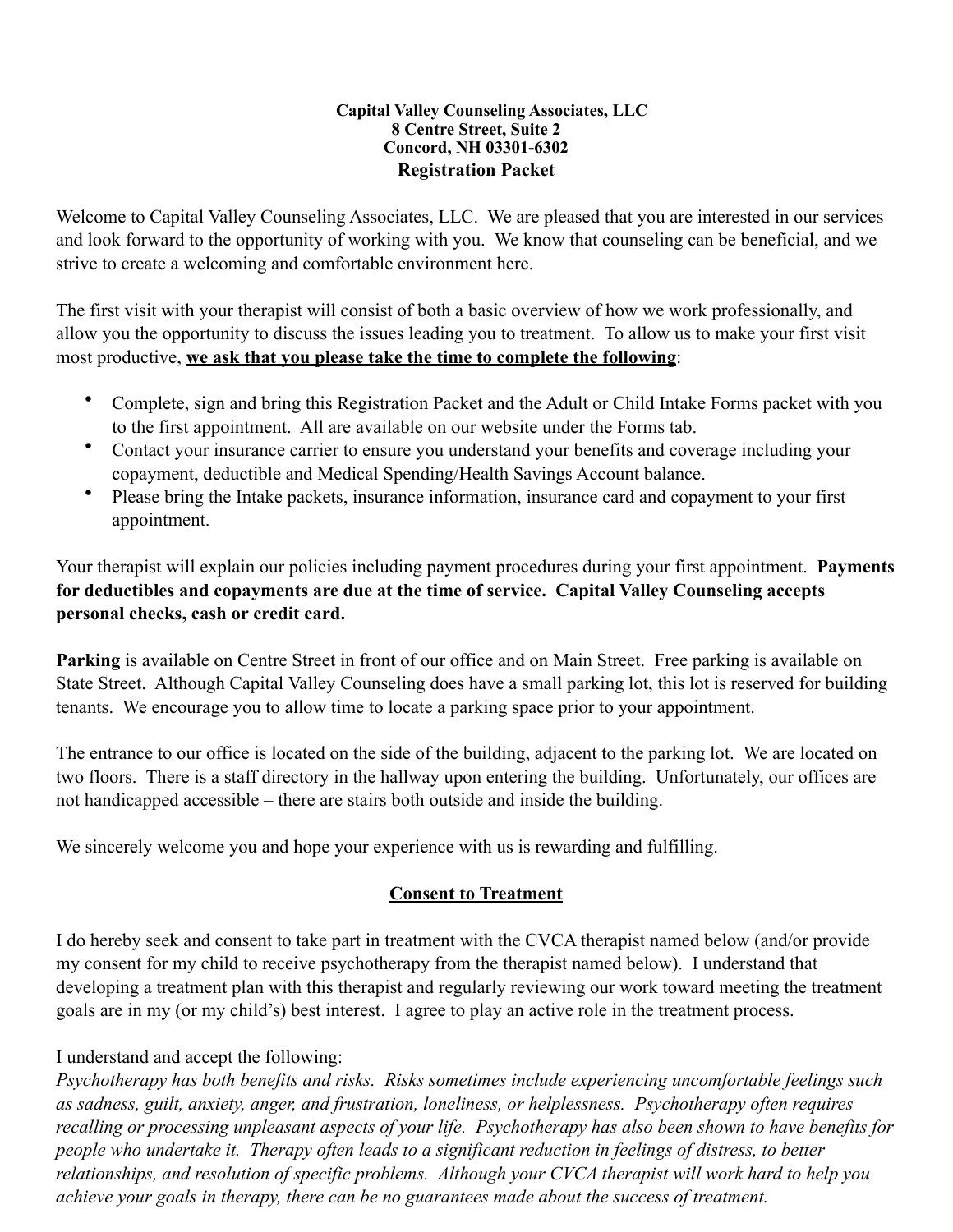I am aware that I may stop my treatment with this therapist at any time. I understand that in some circumstances there may be adverse consequences for me if I choose to stop treatment. For example, if my treatment has been court-ordered, I will have to answer to the court. I understand that my therapist will help me transfer to another therapist if I so choose.

#### **NOTICE OF PRIVACY PRACTICES**

This notice describes how you can access your personal medical information and how we may use and disclose it to provide you with services. *Please review it carefully*. If you have any questions about this notice, or the practices it describes, please discuss them with your therapist, or contact our Privacy Coordinator, at (603) 228-7300.

#### **Our Commitment to Privacy**

The therapists at Capital Valley Counseling Associates, Inc. (CVCA) are committed to insuring the privacy and confidentiality of the Personally Identifiable Protected Heath Information (PHI) that is created in the course of your treatment. Confidence in the privacy of the sensitive information that clients share with us promotes partnership, honesty, and open dialogue, and facilitates treatment success.

The therapists at CVCA take steps to assure that only those individuals who have a legitimate need to access your health information may do so. All CVCA staff and consultants are required to follow the policies contained in this notice. CVCA is required by law to maintain the privacy of your personally identifying health information. Any revision of the law or of the policies contained herein will effect the health information already contained in the record, as well as any information we receive in the future. Any revisions of this notice will be posted in our offices and will be made available for you upon request.

#### **How We Will Use and Disclose Your Health Information**

*The following describes in general the different ways we may use or disclose your health information.*

• **Treatment**: We will use and disclose your health information to provide and coordinate your treatment. CVCA may, at times, disclose your health information among members of its staff in order to carry out professional consultation so as to ensure quality treatment and, if necessary, in order to provide crisis services. For example, if you have called in crisis and your therapist is not available to take your call, another therapist may need to assist you and access your record.

• **Payment**: We may use or disclose your health information so that the services you receive are billed to, and payment is collected from, you, your health plan, or another third party. For example, we may need to disclose health information to your health plan to obtain authorization for additional visits with your therapist.

• **Operations**: We may use and disclose health information about you as is necessary to run our organization and make sure that clients receive quality care. For example, we may use and disclose information in the contexts of individual or group supervision of staff.

• **Quality Assurance**: We may use and disclose health information within our staff as necessary to review the quality of the records the therapists maintain and the clinical quality of the services provided. For example, your therapists record of your treatment may be reviewed by other CVCA staff for accuracy, completeness, and clinical appropriateness.

• **Business Associates**: We may use and disclose your information to companies and professionals such as our accountants, bookkeeper, or attorneys that assist us in running our operations. Contracts with these associates assure that the privacy of your health information is protected.

• **Individuals Involved in Your Care**: We may provide health information about you to someone whom you have identified as a caregiver or emergency contact. In an emergency, we may use and disclose your health information to notify a family member or other person responsible for your care of your location, general condition, or death. We may also use or disclose your health information to an entity assisting in disaster relief to inform you family about your condition.

• **Disclosure Required by Law**: We will disclose health information about you when required to do so by federal, state, or local law such as a court order or search warrant, or a report of abuse, neglect, or exploitation.

• **Averting a Serious Threat to your Health or Safety**: We may use or disclose information about you when necessary to prevent a serious threat to your health or safety or to the health or safety of others.

• **Public Health Activities**: We may disclose health information about you as necessary for public health activities. For example, we may be required by law to make a report to public health authorities to prevent or control a disease.

• **Health Oversight Activities**: We may disclose health information about you to a state or federal health oversight agency for monitoring, licensing, auditing, inspection, or investigation activities which are authorized by law.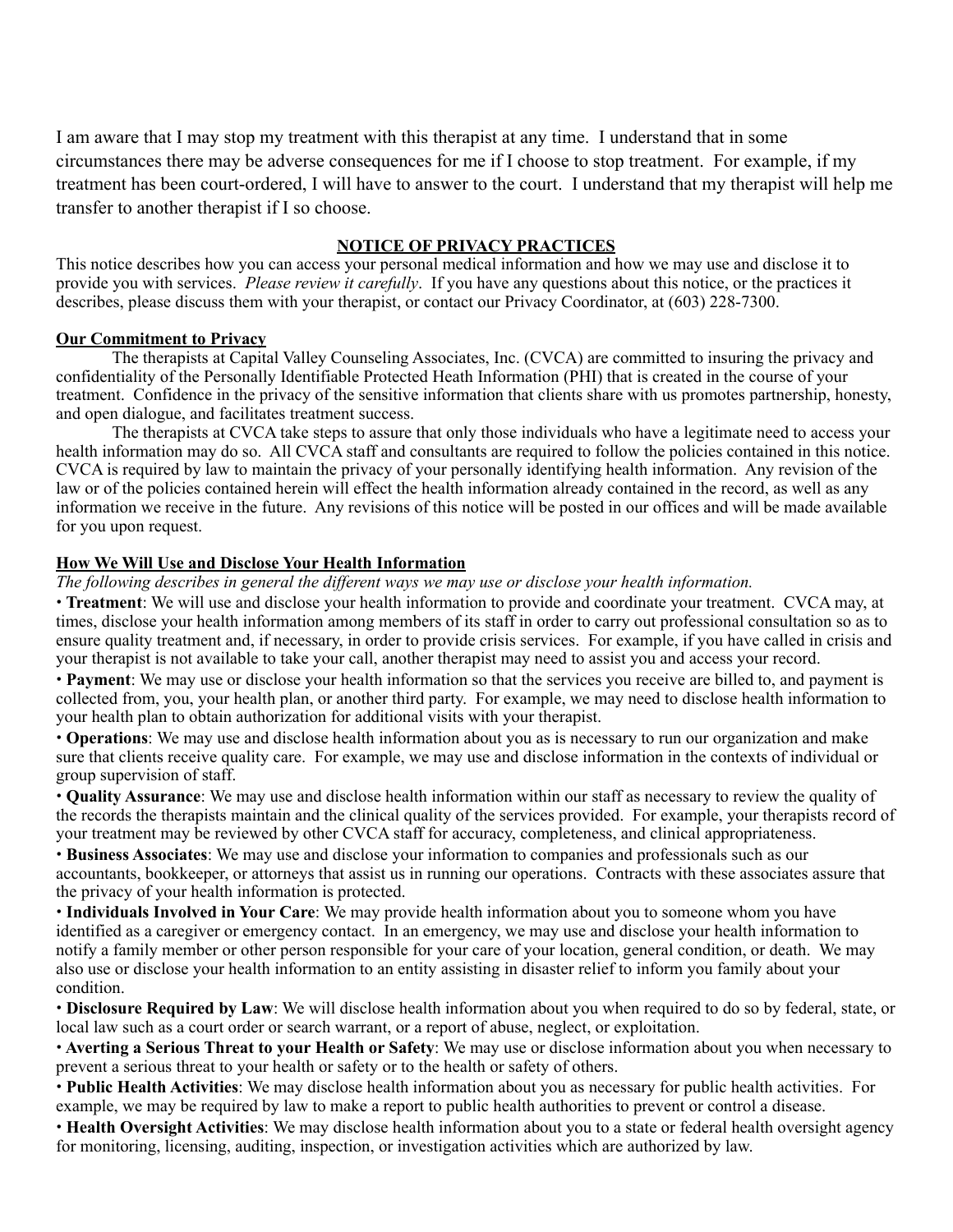• **Law Enforcement Activities**: We may disclose health information to a law enforcement official for law enforcement purposes when the information is needed to identify or locate a missing person, to report a death that may be the result of criminal conduct, or to report criminal conduct occurring on our premises.

• **Medical Examiners or Funeral Directors**: We may provide health information about clients to assist in identifying deceased persons and to determine the cause of death in certain circumstances. We may also disclose health information about our clients to funeral directors as necessary to carry out their duties.

• **National Security**: We may provide health information about you to authorized federal officials for intelligence and other national security activities authorized by federal law. We may also disclose health information about you to authorized federal officials so they may conduct special investigations or protect the President or other authorized persons.

• **Workers Compensation**: We may disclose health information about you to comply with the state's Workers' Compensation Law.

• **Other Uses You Authorize**: Uses and disclosures not described above will generally only be made with your written permission, called an "authorization." You have the right to revoke your authorization at any time. If you revoke your authorization, we will not make any further uses or disclosures of your health information under that authorization, except to the extent that we have already taken an action you previously authorized.

## **Your Rights**

• **Right to Read and Copy**: You may read or copy your health information including clinical and billing records and records from other providers included in CVCA's records. You may submit your request to your therapist or the Privacy Coordinator.

• **Right to Request Amendment**: For as long as CVCA keeps records about you, you have the right to ask us to amend any health information used to make decisions about your treatment. A request for amendment must be made in writing to your therapist or to the Privacy Coordinator indicating what information you believe to be inaccurate and why. If your request is granted, we will annotate the heath information in question. *Under no circumstances will we remove or destroy original documents in your clinical record.* We may deny your request if you ask us to amend health information that was not created by CVCA, that is not part of what we must maintain to make decisions about your care, that is not part of the information that you would be permitted to inspect of copy, or that is already accurate and complete.

• **Right to an Accounting**: You have the right to request that we provide an accounting or list of disclosures we have made after April 14, 2003, excluding disclosures that you authorized or which were for treatment, payment, or healthcare operations. You may submit your request in writing to your therapist or to the Privacy Coordinator.

• **Right to Request Restrictions**: You have the right to request a restriction on the health care information we use or disclose about you for treatment, payment, or health care operations. You may also ask that any part or all of your health information not be disclosed to family or friends who may be involved in your care. You must request these restrictions in writing. *We are not required to agree to a restriction that you may request.* If we do agree, we will honor your request unless the restricted health information is needed to provide you with emergency treatment.

• **Right to Alternative or Confidential Communications**: We will normally communicate with you in person, by phone, or by first class mail. We will accommodate all reasonable requests that we communicate with you only in a certain location or with a certain method. You may request such manner of communication in writing.

• **Right to Paper Copy of this Notice**: You can obtain a paper copy of this Notice of Privacy Practices at any time from your therapist or the Privacy Coordinator.

• **Confidentiality of Substance Abuse Records**: For individuals who have received treatment for substance abuse, the confidentiality of such treatment is protected by federal law and regulations.

• **Retention of Protected Health Information**: CVCA retains client records for 7 years following the termination of services. Retained records may be kept in their original format or may be transferred and stored on electronic media. Following the 7 year period, CVCA may absolutely destroy all files, notes, evaluations, and other client data without further notice to the client.

#### **Questions, Concerns, or Complaints**

If you have a question or believe your privacy rights have been violated, you may file a complaint with us or with the Secretary of the U.S. Department of Health and Human Services.

## **Privacy Coordinator Secretary, HHS**

8 Centre Street, Suite 2 Office of Civil rights

CVCA, LLC U.S. Department of HHS Concord, NH, 03301 200 Independence Ave. SW (603) 228-7300 Rm. 515 F HHH Bldg. Washington, D.C. 20201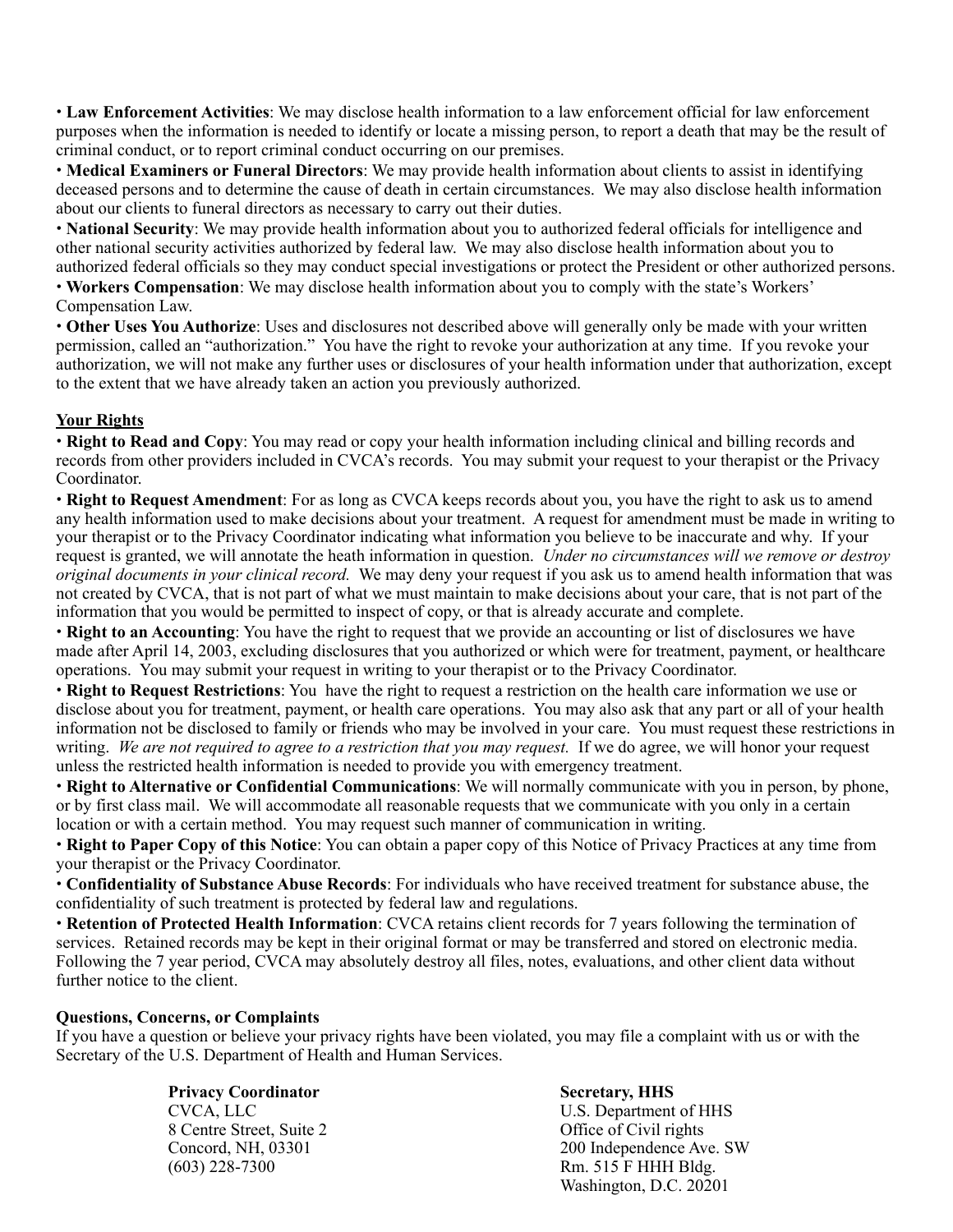I hereby acknowledge that I have received and have been given an opportunity to read a copy of Capital Valley Counseling Associates, LLC.'s Notice of Privacy Practices. I understand that if I have any questions regarding the Notice of my privacy rights, I can contact my therapist or the Privacy Coordinator at Capital Valley Counseling Associates, LLC.

## **Clients' Rights**

## *Confidentiality*

All communication between therapist and client is held in strictest confidence unless:

- 1. The client authorizes release of information to a specific person or treatment facility.
- 2. The therapist is ordered by a court to release information.
- 3. The client is believed to be a danger to self or others (e.g. actively planning suicide, homicide, or other damage to a person or to property).
- 4. Abuse/neglect of a child, incapacitated adult, or elder is suspected.

*In 3 and 4, the therapist is required by law to inform legal authorities and/or potential victims.*

- 5. If a client chooses to use his/her insurance, the insurance carrier is legally entitled to receive any and all records at its discretion. In order to bill and receive payment, we are required to provide a diagnosis and often to report a treatment plan, and progress toward stated goals.
- 6. The therapists at Capital Valley Counseling meet regularly for peer supervision and occasionally seek outside supervision. Any information shared in those meetings is subject to the same rules of confidentiality as in any therapy session.
- 7. In treatment of a minor, parents or legal guardians may have the right to review all records. This can often be counterproductive to treatment. Our policy is to discuss this with the parents and their children at intake and determine how such information will be shared.

## *Emergency Coverage*

Clinicians at Capital Valley Counseling Associates, LLC. provide outpatient psychotherapy services. No faceto-face emergency services are offered after hours. Crisis related phone calls will generally be responded to within sixty minutes, either by your therapist or the on-call clinician. If you are experiencing a potentially lifethreatening mental health crisis, you will need to contact the emergency service of your local community mental health center or proceed to the nearest hospital emergency room.

## *Your Relationship with Your Therapist*

All members of our staff adhere to the code of ethics of their profession. Dual relationships (for example business, social, romantic and/or sexual) are ethical violations. Sexual contact between a psychotherapist and a client is never appropriate.

If a client has a problem with his/her therapist which cannot be resolved with the therapist, the client may request a consultation with the current President or Vice President of Capital Valley Counseling and/or may choose to end therapy. If requested, the client's therapist or the President or Vice President will offer appropriate referrals to other therapists. Unresolved complaints may also be addressed to the appropriate professional organization or to the New Hampshire Board of Mental Health Practice, 105 Pleasant Street, Concord, NH 03301.

## **I acknowledge that I have read, understand and am in agreement with the above.**

Client Signature\_\_\_\_\_\_\_\_\_\_\_\_\_\_\_\_\_\_\_\_\_\_\_\_\_\_\_\_\_\_\_\_\_\_\_\_\_\_\_\_\_\_\_\_\_\_\_ Date \_\_\_\_\_\_\_\_\_\_\_\_\_\_\_\_\_\_\_\_

Therapist \_\_\_\_\_\_\_\_\_\_\_\_\_\_\_\_\_\_\_\_\_\_\_\_\_\_\_\_\_\_\_\_\_\_\_\_\_\_\_\_\_\_\_\_\_\_\_\_\_\_\_\_ Date\_\_\_\_\_\_\_\_\_\_\_\_\_\_\_\_\_\_\_\_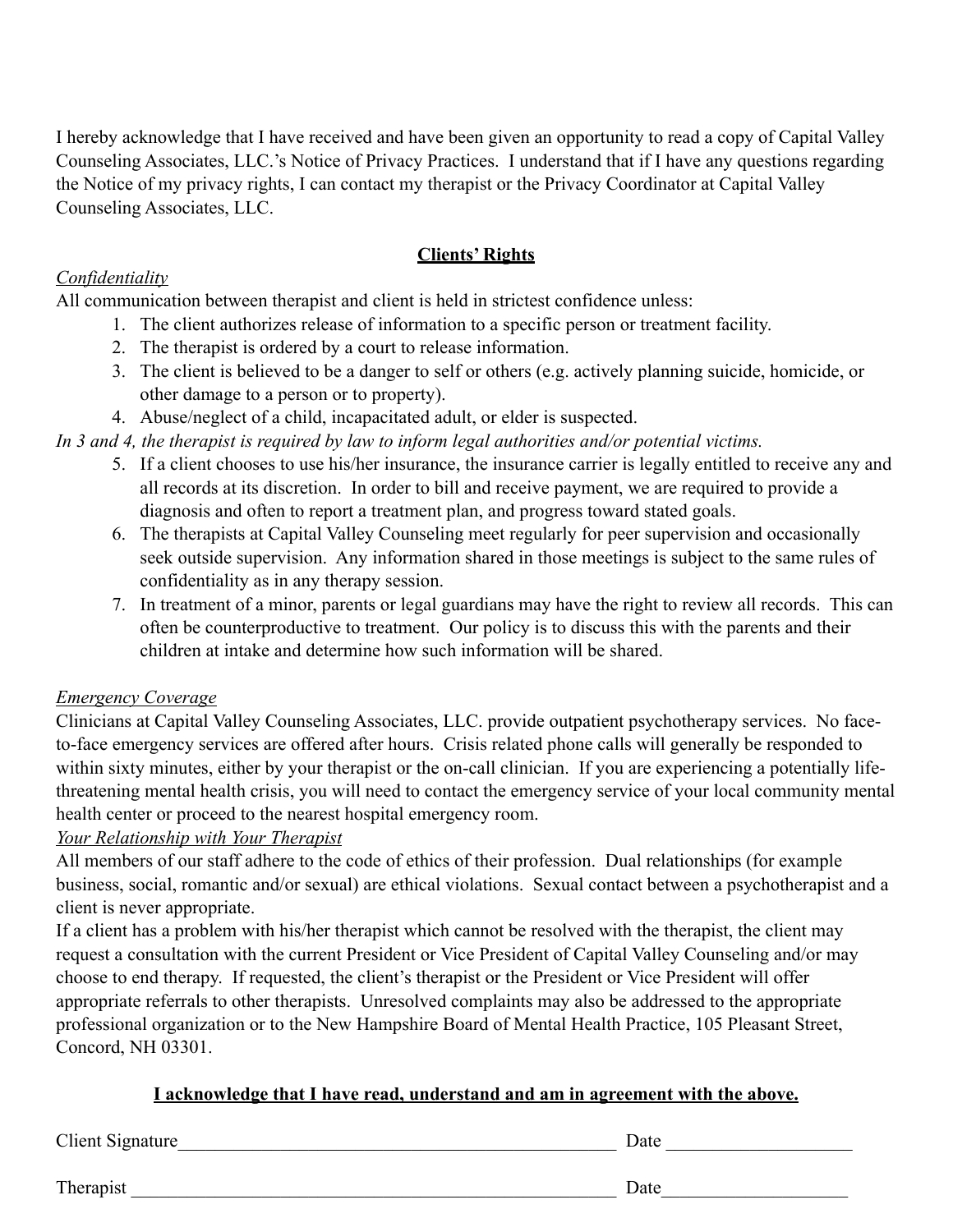## **Capital Valley Counseling Associates, LLC.**

## 8 Centre Street, Ste. 2 Concord, NH 03301-6302 **Financial Contract / Fee Agreement**

| Client Name             |          | Date of Birth    | Date |  |
|-------------------------|----------|------------------|------|--|
| Primary Insurance Co.   |          | <b>ID</b> Number |      |  |
| Group Number            |          | Authorization #  |      |  |
| Secondary Insurance Co. |          | <b>ID</b> Number |      |  |
| Group Number            |          | Authorization #  |      |  |
| Subscriber              |          | Subscriber's DOB |      |  |
| Subscriber's Address    |          |                  |      |  |
| Subscriber's Phone      | Employer |                  |      |  |

**Client Agreement:** I agree to pay for the clinical services provided by Capital Valley Counseling Associates, LLC as listed in the attached **Fee Schedule.** I agree to pay my co-payment/co-insurance/deductible at the time of service as stated below. I understand that the amount I am paying is an estimate based on information regarding my insurance coverage and that I am responsible for knowing my insurance eligibility and benefits. I agree that I am responsible for payment of services not covered and/or not paid for by my insurance. I authorize payment of benefits to the provider or providers of services at Capital Valley Counseling Associates, LLC. I authorize the release of any medical or other information necessary to process my insurance claim.

**I** agree to pay the following Copayment/Deductible payment at each appointment:

Authorization for additional sessions on managed care insurance policies and payment of insurance claims requires that your therapist release to your insurance company or to its designated care manager clinical information about you, in writing or verbally, to substantiate the medical necessity of treatment. This information may include, but is not limited to, complete diagnosis, presenting problems and symptoms, relevant social and mental health history, goals of treatment, and progress toward achievement of goals. You may choose that this information not be revealed in which case your insurance company will cease covering your treatment and you will become personally responsible for the cost of your continued treatment.

A charge may be made for missed/cancelled appointments unless one business day's notice is given. This charge may be an amount up to the full fee for the session. Insurance companies do not pay for missed or cancelled appointment charges. The fee for a missed/broken appointment is \_\_\_\_\_\_\_\_\_\_\_\_\_ **payable prior to the next scheduled session.** 

There is a \$20.00 fee for all checks returned for insufficient funds.

Any outstanding fees/overdue accounts of 90 days or more (from the date of service) may be reported to a collections agency and/or credit bureau or be addressed in court/legal proceedings. By signing this agreement, I consent to the release of any necessary information to such institution(s) as needed to seek reimbursement for overdue accounts.

**I have read, understand and agree to abide by the provisions, terms and conditions of this agreement.** 

| Client/Guardian: | Date: |
|------------------|-------|
| Client/Guardian: | Date: |
| Therapist:       | Date: |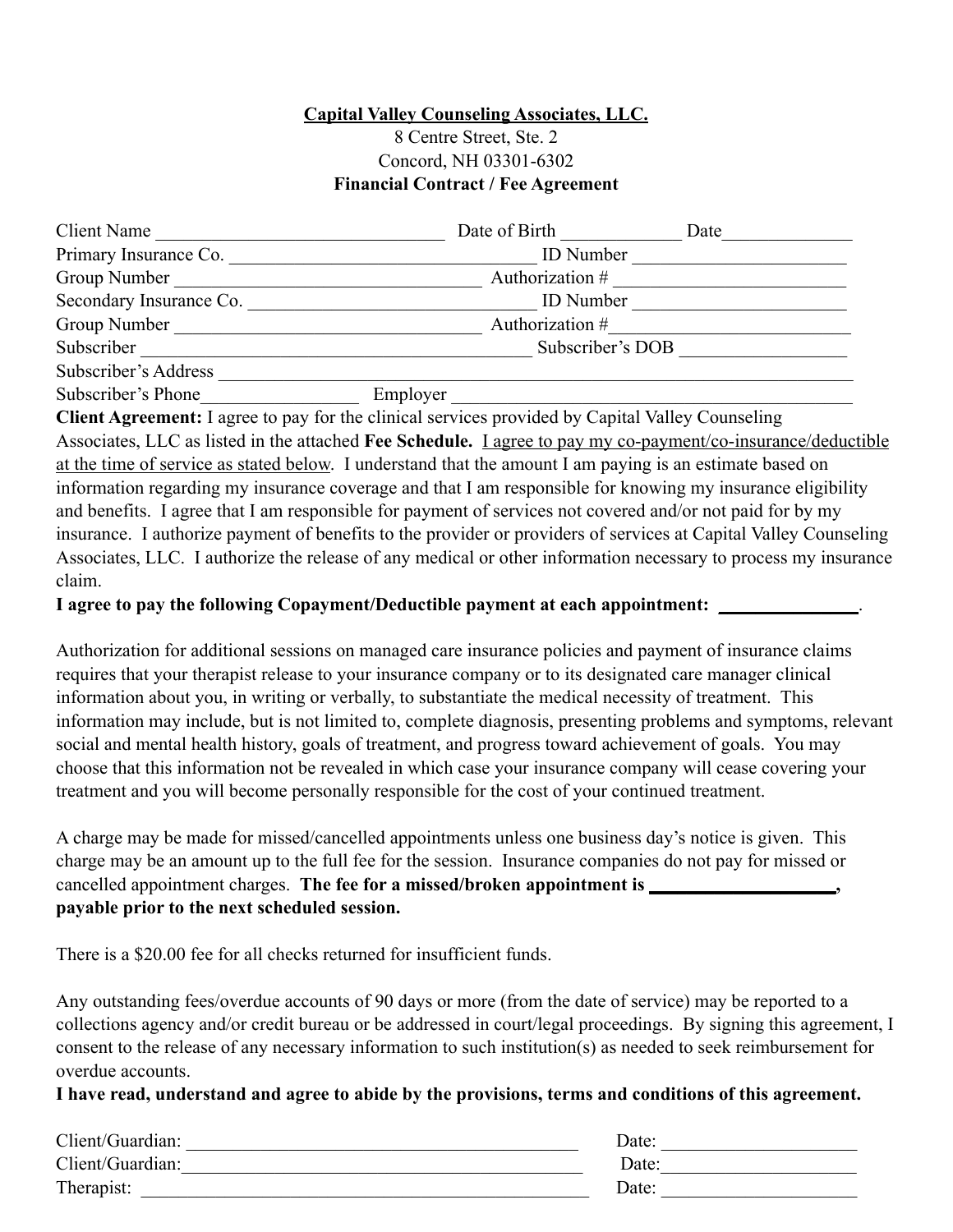#### **Capital Valley Counseling Associates, LLC 8 Centre Street, Suite 2, Concord NH 03301**

#### Fee Schedule

**Services covered by health insurance companies are usually paid at a contracted rate different than the rates stated below.**

|                                                                                                                                                                                                                                                                                                                                             | (LCMHC, LICSW) |
|---------------------------------------------------------------------------------------------------------------------------------------------------------------------------------------------------------------------------------------------------------------------------------------------------------------------------------------------|----------------|
| 30 Minute (16 – 37 minutes) Individual or Family Psychotherapy  \$ 85.00                                                                                                                                                                                                                                                                    |                |
|                                                                                                                                                                                                                                                                                                                                             |                |
|                                                                                                                                                                                                                                                                                                                                             |                |
| 60 Minute $(53 - 60$ minutes) Individual or Family Psychotherapy \$170.00                                                                                                                                                                                                                                                                   |                |
|                                                                                                                                                                                                                                                                                                                                             |                |
| Missed / Cancelled Appointment with less than 1 business day's notice  \$130.00                                                                                                                                                                                                                                                             |                |
| Case Management includes but is not limited to research, per 15 minutes<br>phone calls of a clinical or administrative nature, writing letters,<br>offsite meeting preparation, consultation with third parties.<br>Most insurance companies do not cover this service.                                                                     |                |
| Most insurance companies do not cover this service.                                                                                                                                                                                                                                                                                         |                |
| This fee applies to, but is not limited to case preparation, research, phone calls<br>travel time, meetings, depositions, waiting time in any legal proceeding.<br>(Your therapist reserves the right to require a retainer for services prior<br>to engagement in any court/legal matters.) Insurance companies do not cover this service. |                |
|                                                                                                                                                                                                                                                                                                                                             |                |

**This Fee Schedule does not obligate a Capital Valley Counseling Associates, LLC. therapist to perform any/all of the above services. The performance of such services is at the sole discretion of the therapist and Capital Valley Counseling Associates, LLC. Therapist reserves the right to charge a pro-rated rate for sessions exceeding the scheduled appointment time.** 

I have read, understand and agree to abide by the provisions, terms and conditions of this Fee Schedule and the attached **Financial Contract**.

| Client / Legal Guardian Signature: | Date: |
|------------------------------------|-------|
| Client / Legal Guardian Signature: | Date: |
| <b>Staff Witness:</b>              | Date: |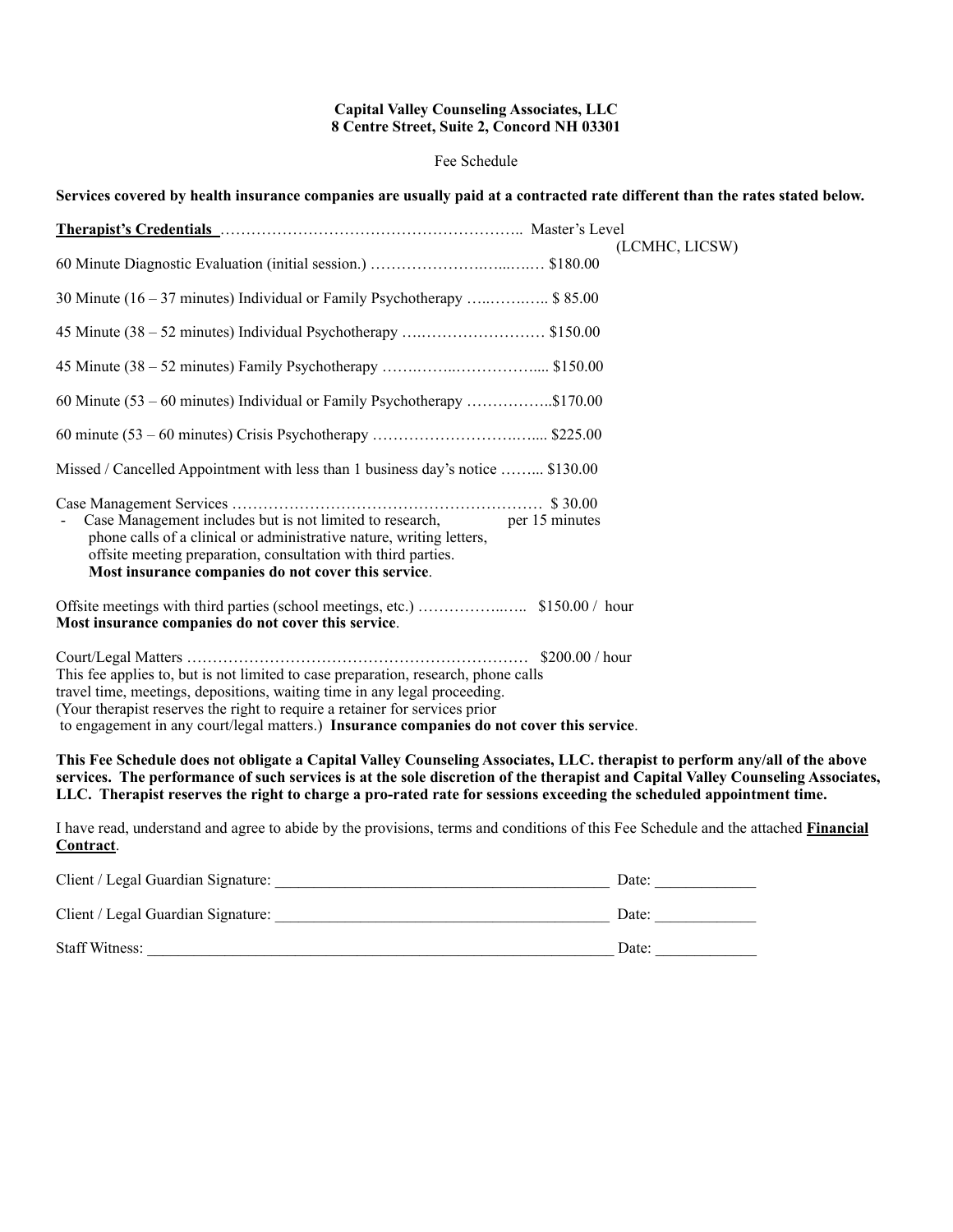#### **Capital Valley Counseling Associates, LLC 8 Centre St. Suite 2 Concord, NH 03301**

#### **TELEMENTAL HEALTH INFORMED CONSENT**

I, **Letter in the set of the set of the set of the set of the set of the set of the set of the set of the set of the set of the set of the set of the set of the set of the set of the set of the set of the set of the set of CAPITAL VALLEY COUNSELING ASSOCIATES, LLC** , as part of my psychotherapy.

I understand that my therapist will use the teleconferencing platform, Doxy.me, Zoom, or Psychology Today, I give my therapist permission to use my unencrypted email: *permission* to use my unencrypted email: *permission* to use my unencrypted email: appointments, appointment reminders and between session contact. I understand that telemental health is the practice of delivering clinical health care services via technology assisted media or other electronic means between a practitioner and a client who are located in two different locations. I understand the following with respect to telemental health:

1) I understand that I have the right to withdraw consent at any time without affecting my right to future care, services, or program benefits to which I would otherwise be entitled.

2) I understand that there are risks, benefits, and consequences associated with telemental health, including but not limited to, disruption of transmission by technology failures, interruption and/or breaches of confidentiality by unauthorized persons, and/or limited ability to respond to emergencies.

3) I understand that there will be no recording of any of the online sessions by either party. All information disclosed within sessions and written records pertaining to those sessions are confidential and may not be disclosed to anyone without written authorization, except where the disclosure is permitted and/or required by law.

4) I understand that the privacy laws that protect the confidentiality of my protected health information (PHI) also apply to telemental health unless an exception to confidentiality applies (i.e. mandatory reporting of child, elder, or vulnerable adult abuse; danger to self or others; I raise mental/emotional health as an issue in a legal proceeding).

 5) I understand that if I am having suicidal or homicidal thoughts, actively experiencing psychotic symptoms or experiencing a mental health crisis that cannot be resolved remotely, it may be determined that telemental health services are not appropriate and a higher level of care is required.

6) I understand that during a telemental health session, we could encounter technical difficulties resulting in service interruptions. If this occurs, end and restart the session. If we are unable to reconnect within ten minutes, please call me at **603-228-7300** to re-schedule.

7) I understand that my therapist may need to contact my emergency contact and/or appropriate authorities in case of an emergency.

8) I understand that my therapist is only licensed to practice in the state of NH.

#### Emergency Protocols

Please provide your location in case of an emergency. You agree to inform me if your location changes during your treatment with Capital Valley Counseling Associates, LLC. Please provide an emergency contact person who I may contact on your behalf in a lifethreatening emergency.

#### In case of an emergency, my location is:

and my emergency contact person's name, address, phone:

*I have read the information provided above and discussed it with my therapist. I understand the information contained in this form and all of my questions have been answered to my satisfaction.*

 $\mathcal{L}_\mathcal{L} = \{ \mathcal{L}_\mathcal{L} = \{ \mathcal{L}_\mathcal{L} = \{ \mathcal{L}_\mathcal{L} = \{ \mathcal{L}_\mathcal{L} = \{ \mathcal{L}_\mathcal{L} = \{ \mathcal{L}_\mathcal{L} = \{ \mathcal{L}_\mathcal{L} = \{ \mathcal{L}_\mathcal{L} = \{ \mathcal{L}_\mathcal{L} = \{ \mathcal{L}_\mathcal{L} = \{ \mathcal{L}_\mathcal{L} = \{ \mathcal{L}_\mathcal{L} = \{ \mathcal{L}_\mathcal{L} = \{ \mathcal{L}_\mathcal{$ 

 $\mathcal{L}_\mathcal{L} = \mathcal{L}_\mathcal{L} = \mathcal{L}_\mathcal{L} = \mathcal{L}_\mathcal{L} = \mathcal{L}_\mathcal{L} = \mathcal{L}_\mathcal{L} = \mathcal{L}_\mathcal{L} = \mathcal{L}_\mathcal{L} = \mathcal{L}_\mathcal{L} = \mathcal{L}_\mathcal{L} = \mathcal{L}_\mathcal{L} = \mathcal{L}_\mathcal{L} = \mathcal{L}_\mathcal{L} = \mathcal{L}_\mathcal{L} = \mathcal{L}_\mathcal{L} = \mathcal{L}_\mathcal{L} = \mathcal{L}_\mathcal{L}$ 

**\_\_\_\_\_\_\_\_\_\_\_\_\_\_\_\_\_\_\_\_\_\_\_\_\_\_\_\_\_\_\_\_\_\_\_\_\_\_\_\_\_\_\_\_\_\_\_\_\_\_\_\_\_\_\_\_\_\_\_\_\_\_\_\_\_\_\_\_\_\_\_\_\_\_\_\_\_\_\_\_\_\_\_\_\_\_\_\_\_\_\_\_\_\_\_\_\_\_\_\_\_\_\_\_\_\_\_\_**

Signature of client/parent/legal guardian date date of the state of client of client date date date of the state of the state of the state of the state of the state of the state of the state of the state of the state of th